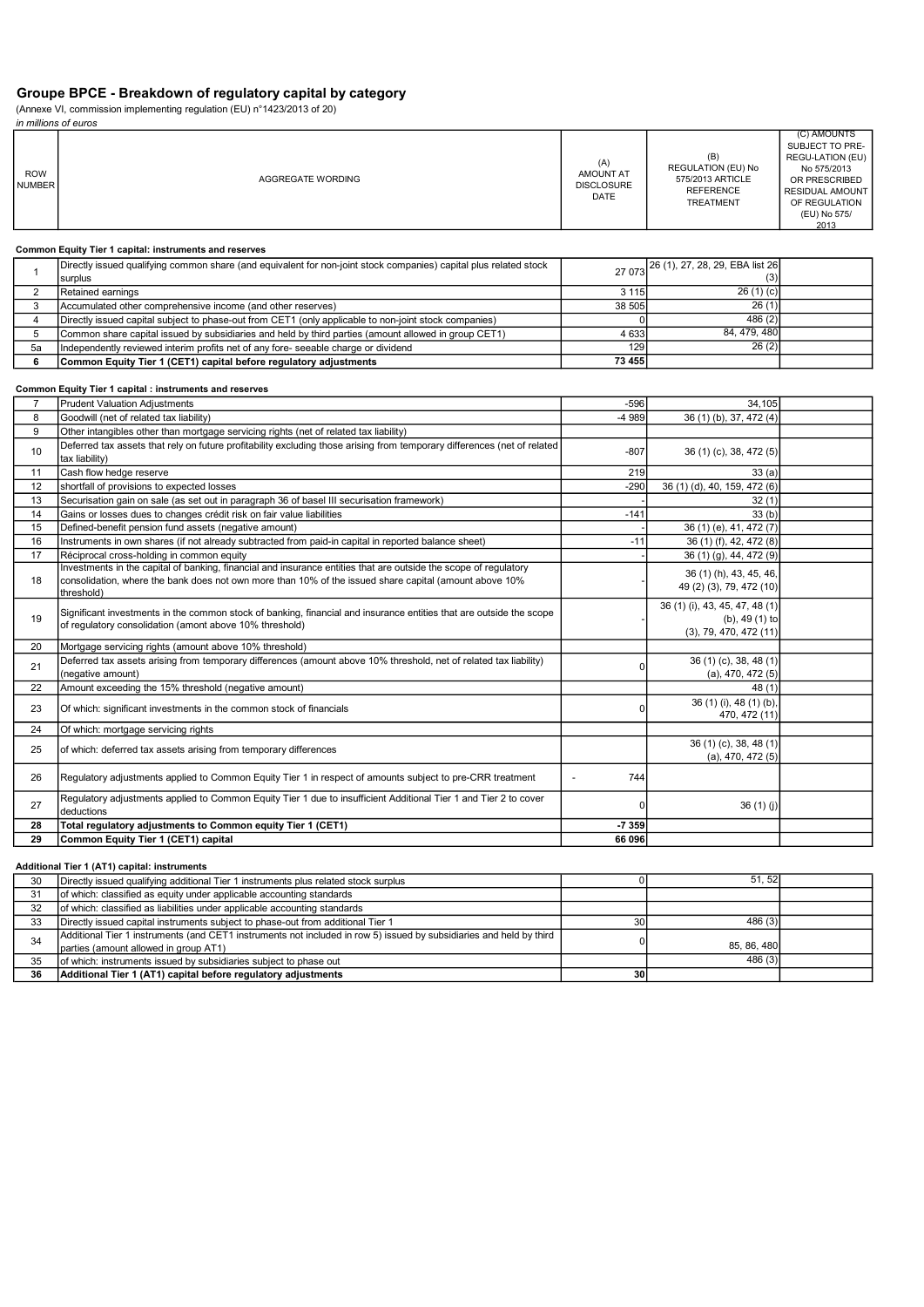# Groupe BPCE - Breakdown of regulatory capital by category

(Annexe VI, commission implementing regulation (EU) n°1423/2013 of 20)

|                             | in millions of euros |                                                             |                                                                                       |                                                                                                                                                |  |  |
|-----------------------------|----------------------|-------------------------------------------------------------|---------------------------------------------------------------------------------------|------------------------------------------------------------------------------------------------------------------------------------------------|--|--|
| <b>ROW</b><br><b>NUMBER</b> | AGGREGATE WORDING    | (A)<br><b>AMOUNT AT</b><br><b>DISCLOSURE</b><br><b>DATE</b> | (B)<br>REGULATION (EU) No<br>575/2013 ARTICLE<br><b>REFERENCE</b><br><b>TREATMENT</b> | (C) AMOUNTS<br>SUBJECT TO PRE-<br>REGU-LATION (EU)<br>No 575/2013<br>OR PRESCRIBED<br>RESIDUAL AMOUNT<br>OF REGULATION<br>(EU) No 575/<br>2013 |  |  |

### Additional Tier 1 (AT1) capital: regulatory adjustments

| 37 | Investments in own additional Tier 1 instruments                                                                                                                                                                                                               |        | 52 (1) (b), 56 (a), 57, 475 (2) |    |
|----|----------------------------------------------------------------------------------------------------------------------------------------------------------------------------------------------------------------------------------------------------------------|--------|---------------------------------|----|
| 38 | Reciprocal cross-holdings in additional Tier 1 instruments                                                                                                                                                                                                     |        | 56 (b), 58, 475 (3)             |    |
| 39 | Investments in the capital of banking, financial and insurance entities that are outside the scope of regulatory<br>consolidation, where the bank does not own more than 10% of the issued common share capital of the entity<br>I (amount above 10% threshold |        | 56 (c), 59, 60, 79, 475 (4)     |    |
| 40 | Significant investments in the capital of banking, financial and insurance entities that are outside the scope of<br>requlatory consolidation                                                                                                                  | $-22$  | 56 (d), 59, 60, 79, 475 (4)     | 22 |
| 41 | National specific regulatory adjustments                                                                                                                                                                                                                       |        |                                 |    |
| 42 | Regulatory adjustments applied to additional Tier 1 due to insufficient Tier 2 to cover deductions                                                                                                                                                             |        | 56(e)                           |    |
| 43 | Total regulatory adjustments to Additional Tier 1 (AT1) capital                                                                                                                                                                                                | $-22$  |                                 |    |
| 44 | Additional Tier 1 (AT1) capital                                                                                                                                                                                                                                |        |                                 |    |
| 45 | Tier 1 capital (T1 = CET1 + AT1)                                                                                                                                                                                                                               | 66 104 |                                 |    |

## Tier 2 (T2) capital: instruments and provisions

| 46 | Directly issued qualifying Tier 2 instruments plus related stock surplus                                                                                            | 13 594 | 62.63            |  |
|----|---------------------------------------------------------------------------------------------------------------------------------------------------------------------|--------|------------------|--|
|    | Directly issued capital instruments subject to phase-out from Tier 2                                                                                                | 13     | 486(4)           |  |
| 48 | Tier 2 instruments (and CET1 and AT1 instruments not included in rows 5 or 34) issued by subsidiaries and held by<br>third parties (amount allowed in group Tier 2) |        | 87, 88, 480      |  |
| 49 | of which: instruments issued by subsidiaries subject to phase out                                                                                                   |        | 486(4)           |  |
| 50 | Provisions                                                                                                                                                          | 200    | 62 ( c) et $(d)$ |  |
|    | Tier 2 (T2) capital before regulatory adjustments                                                                                                                   | 13 807 |                  |  |

## Tier 2 (T2) capital: regulatory adjustments

| 52  | Investments in own Tier 2 instruments                                                                                                                                                                                                                                                                                                                             | -50     | 63 (b) (i), 66 (a), 67, 477 (2) |  |
|-----|-------------------------------------------------------------------------------------------------------------------------------------------------------------------------------------------------------------------------------------------------------------------------------------------------------------------------------------------------------------------|---------|---------------------------------|--|
| 53  | Reciprocal cross-holdings in Tier 2 instruments and other TLAC liabilities                                                                                                                                                                                                                                                                                        |         | 66 (b), 68, 477 (3)             |  |
| 54  | Investments in the capital and other TLAC liabilities of banking, financial and insurance entities that are outside the<br>scope of requlatory consolidation, where the bank does not own more than 10% of the issued common share<br>capital of the entity (amount above 10% threshold)                                                                          | 0       | 66 (c), 69, 70, 79, 477 (4)     |  |
| 54a | Investments in the other TLAC liabilities of banking, financial and insurance entities that are outside the scope of<br>regulatory consolidation and where the bank does not own more than 10% of the issued common share capital of<br>the entity: amount previously designated for the 5% threshold but that no longer meets the conditions (for G-SIBs<br>only |         |                                 |  |
| 55  | Significant investments in the capital and other TLAC liabilities of banking, financial and insurance entities that are<br>outside the scope of regulatory consolidation (net of eligible short positions)                                                                                                                                                        | $-1563$ | 66 (d), 69, 79, 477 (4)         |  |
| 56  | National specific regulatory adjustments                                                                                                                                                                                                                                                                                                                          |         |                                 |  |
| 57  | Total regulatory adjustments to Tier 2 (T2) capital                                                                                                                                                                                                                                                                                                               | $-1613$ |                                 |  |
| 58  | Tier 2 (T2) capital                                                                                                                                                                                                                                                                                                                                               | 12 194  |                                 |  |
| 59  | Total capital (TC = T1 + T2)                                                                                                                                                                                                                                                                                                                                      | 78 298  |                                 |  |
| 60  | Total risk weighted assets                                                                                                                                                                                                                                                                                                                                        | 430 456 |                                 |  |